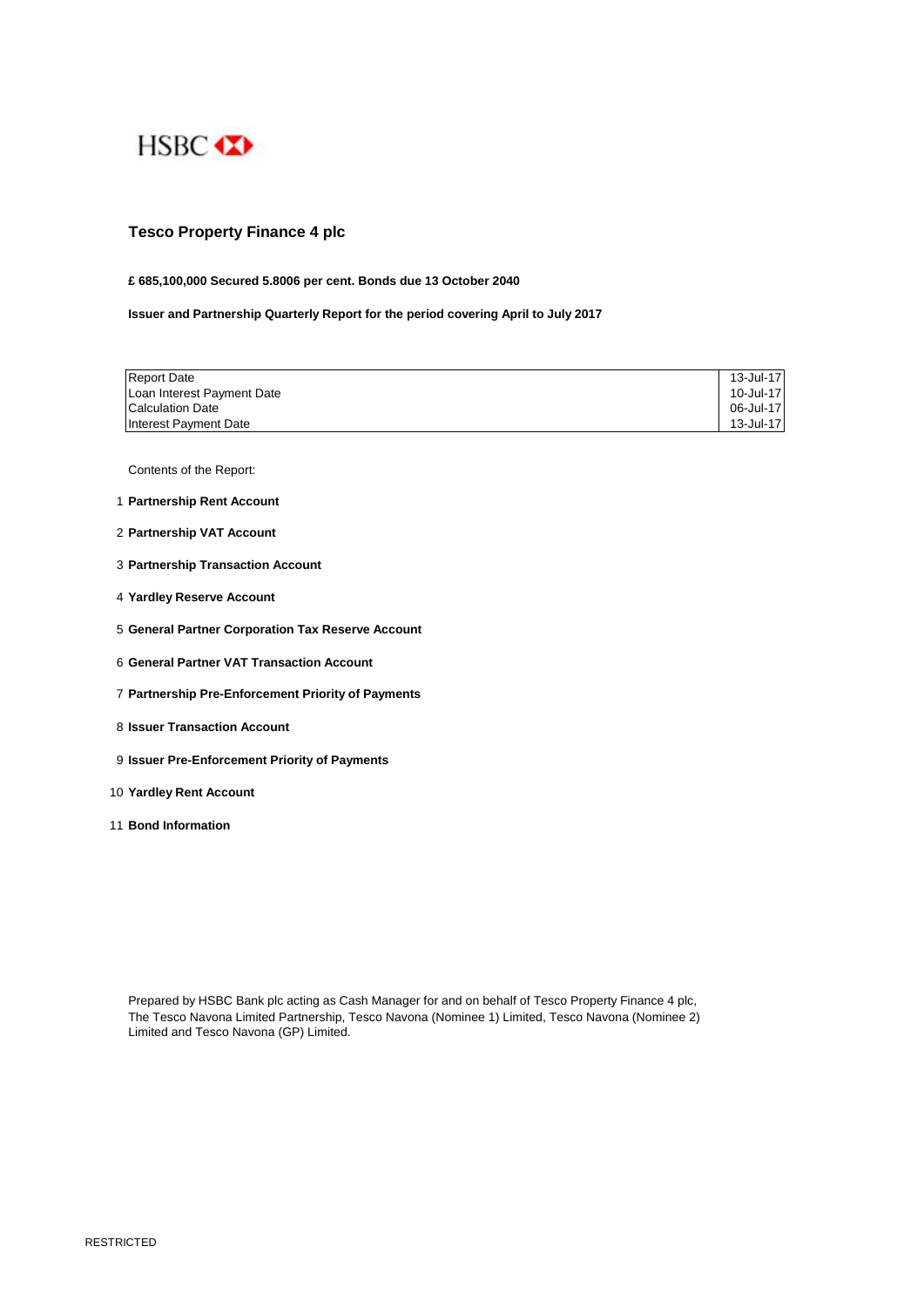**1. Partnership Rent Account**  Opening Balance 5,000.00 CR<br>
22-Jun-17 Rent CR/DR<br>
10-Jul-17 To Partnership Transaction Account 8,699,274.29 CR<br>
21-Jul-17 To Partnership Transaction Account<br>
Closing Balance 5,000.00 CR

# **2. Partnership VAT Account**

|             | Opening Balance        | 2.255.724.23 CR |       |
|-------------|------------------------|-----------------|-------|
| <b>DATE</b> | <b>ENTRY DETAILS</b>   | AMOUNT (£)      | CR/DR |
| 13-Apr-17   | SAVILLS (UK) LIMTED    | 2,184.85 CR     |       |
| 21-Apr-17   | SAVILLS (UK) LIMTED    | 116.67 ICR      |       |
| 27-Apr-17   | <b>HMRC</b>            | 1,925,094.58 DR |       |
| 28-Apr-17   | SAVILLS (UK) LIMTED    | 751.27 CR       |       |
| 05-May-17   | SAVILLS (UK) LIMTED    | 5.424.98 CR     |       |
| 12-May-17   | SAVILLS (UK) LIMTED    | 23,481.17 CR    |       |
| 19-May-17   | SAVILLS (UK) LIMTED    | 433.33 CR       |       |
| 26-May-17   | SAVILLS (UK) LIMTED    | 44,347.06 CR    |       |
| 09-Jun-17   | SAVILLS (UK) LIMTED    | 2,038.44 CR     |       |
| 09-Jun-17   | SAVILLS (UK) LIMTED    | 4,804.21 CR     |       |
| 16-Jun-17   | SAVILLS (UK) LIMTED    | 2,296.83 CR     |       |
| 22-Jun-17   | <b>TESCO STORES</b>    | 1,871,710.17 CR |       |
| 23-Jun-17   | SAVILLS (UK) LIMTED    | 6,948.41 CR     |       |
| 29-Jun-17   | SAVILLS (UK) LIMTED    | 68,070.42 DR    |       |
| 30-Jun-17   | SAVILLS (UK) LIMTED    | 28,157.58 CR    |       |
| 07-Jul-17   | SAVILLS (UK) LIMTED    | 4,504.73 CR     |       |
|             | <b>Closing Balance</b> | 2,259,758.93 CR |       |
|             |                        |                 |       |

### **3. Partnership Transaction Account**

|               | Opening Balance             | 445,706.65 CR            |           |
|---------------|-----------------------------|--------------------------|-----------|
| <b>DATE</b>   | <b>ENTRY DETAILS</b>        | AMOUNT (£)               | CR/DR     |
| 07-Jan-17     | <b>Credit Interest</b>      | $\overline{\phantom{a}}$ | <b>CR</b> |
| 10-Jul-17     | <b>Transfer from Rent</b>   | 8.699.274.29 CR          |           |
| 10-Jul-17     | <b>Trustee Fee</b>          | 1,500.00 DR              |           |
| $10 -$ Jul-17 | Ongoing Fee                 | 23.725.37 DR             |           |
| 10-Jul-17     | Expenses                    | 77,984.82 DR             |           |
| 10-Jul-17     | Partnership Swap payment    | 854,815,63 CR            |           |
| 10-Jul-17     | Partnership Debt            | 10,303,223.89 DR         |           |
| 10-Jul-17     | <b>Yardley Rent Account</b> | 1.290.074.46 CR          |           |
| 10-Jul-17     | Property Pool Manager Fee   | 159.709.25 DR            |           |
|               | Closing Balance             | 723,727.69 CR            |           |

| 4. Yardley Reserve Account |                         |               |       |
|----------------------------|-------------------------|---------------|-------|
|                            | Opening Balance         | 258.552.93 CR |       |
| <b>DATE</b>                | <b>ENTRY DETAILS</b>    | AMOUNT (£)    | CR/DR |
| 20-Apr-17                  | YARDLEY EXPENSES REFUND | 3,600.00 CR   |       |
| 15-May-17                  | YARDLEY EXPENSES REFUND | 24.447.07 CR  |       |
|                            | Closing Balance         | 286,600.00 CR |       |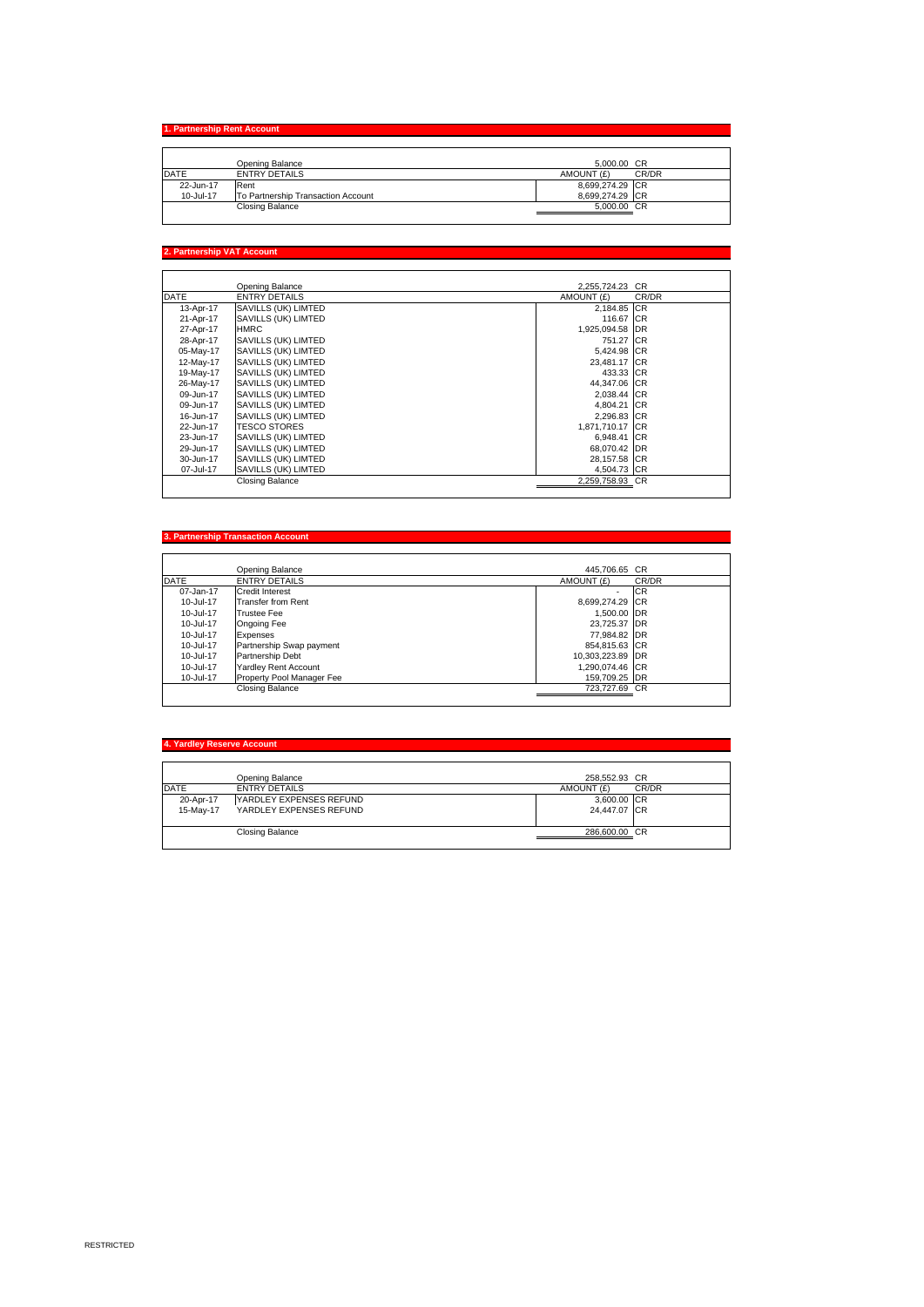|                                     | 5. General Partner Corporation Tax Reserve Account |               |
|-------------------------------------|----------------------------------------------------|---------------|
|                                     | Opening Balance                                    | 310,121.34 CR |
| <b>DATE</b><br><b>ENTRY DETAILS</b> | AMOUNT (£)<br>CR/DR                                |               |
|                                     |                                                    |               |
|                                     | <b>Closing Balance</b>                             | 310,121.34 CR |

## **6. General Partner VAT Transaction Account**

|      | Opening Balance        | 0.00 CR             |  |
|------|------------------------|---------------------|--|
| DATE | <b>ENTRY DETAILS</b>   | CR/DR<br>AMOUNT (£) |  |
|      |                        |                     |  |
|      |                        |                     |  |
|      | <b>Closing Balance</b> | $0.00$ CR           |  |

| Expense Reserve Ledger - Max GBP 500,000.00 |                                                                            |                             |       |
|---------------------------------------------|----------------------------------------------------------------------------|-----------------------------|-------|
|                                             | Opening Balance                                                            | 467.376.09 CR               |       |
| <b>DATE</b>                                 | <b>ENTRY DETAILS</b>                                                       | AMOUNT (£)                  | CR/DR |
| 10-Jul-17<br>10-Jul-17                      | Partnership Expenses Ledger Payment<br>Partnership Expenses Ledger Payment | 7,347.49 CR<br>25.276.42 CR |       |
|                                             | Closing Balance                                                            | 500.000.00 Cr               |       |

#### **7. Partnership Pre-Enforcement Priority**

|           |                                                                                                  | <b>Funds Paid Out of</b> | <b>Funds Received into</b> |
|-----------|--------------------------------------------------------------------------------------------------|--------------------------|----------------------------|
| Date      |                                                                                                  | account (£)              | account (£)                |
| 10-Jul-17 |                                                                                                  |                          |                            |
|           | <b>Partnership Available Funds</b>                                                               |                          |                            |
|           |                                                                                                  |                          |                            |
|           | a Rental Income                                                                                  |                          | 8,699,274.29               |
|           | b Funds from Yardley Accounts                                                                    |                          | 1,290,074.46               |
|           | c Funds from Issuer under Partnership Swaps                                                      |                          | 10,016,573.00              |
|           | d From Partnership VAT Account                                                                   |                          |                            |
|           | e From Partnership Disposal Proceeds Account                                                     |                          |                            |
|           | From Partnership Insurance Proceeds Account                                                      |                          |                            |
|           | g Interest received by the Partnership Accounts and Rent Account                                 |                          |                            |
|           | h Eligible Investment Earnings by Partnership                                                    |                          |                            |
|           | Advance under Committed Subordinated Loan Agreement                                              |                          |                            |
|           | j Advance from Drawdown of Yardley Reserve Loan                                                  |                          |                            |
|           | k Net proceeds of a CPO Disposal or a Mortgage Property                                          |                          |                            |
|           | From 3rd anniversary of Closing, funds from Yardley Reserve Loan Ledger                          |                          |                            |
|           | m Net proceeds of a disposal of a Mortgage Property                                              |                          |                            |
|           | n Any other sums standing to the credit of the Partnership Transaction Ac                        |                          |                            |
|           | Partnership Pre-Enforcement Priority of Payments                                                 |                          |                            |
|           |                                                                                                  |                          |                            |
|           | a Partnership Security Trustee Fees                                                              | 1,500.00                 |                            |
|           | b Issuer Security Trustee Fee, Bond Trustee, operating expenses of the Issuer                    | 2.700.00                 |                            |
|           | (Ongoing Partnership Facility Fee)                                                               |                          |                            |
|           | c Partnership Operating Expenses excluding GP UK Tax                                             | 71,379.50                |                            |
|           | d Partnership Operator Fee                                                                       | 857.63                   |                            |
|           | d Property Advisor Fee (Annual 30K)                                                              |                          |                            |
|           | d Nominees Corporate Services Provider Fee                                                       | 5,747.69                 |                            |
|           | d Nominees Holdco Corporate Services Provider Fee                                                |                          |                            |
|           | d PL Propco Corporate Services Provider Fees                                                     |                          |                            |
|           | d Nominees Side Letter payments                                                                  |                          |                            |
|           | d Nominees Holdco Side Letter payments                                                           |                          |                            |
|           | d Account Bank Fee                                                                               |                          |                            |
|           | d Cash Manager Fee                                                                               |                          |                            |
|           | d Yardley Cash Manager Fee                                                                       |                          |                            |
|           |                                                                                                  | 20,275.37                |                            |
|           | d Issuer Account Bank, PPA CM, CSP Fee (Ongoing Partnership Facility Fee)<br>d Headlease payment |                          |                            |
|           | e Partnership Expenses Ledger payment (max £6,250 indexed annually)                              | 7,347.49                 |                            |
|           | Partnership Debt Interest                                                                        | 9,765,925.89             |                            |
|           | Partnership Swap payment                                                                         | 9,161,757.37             |                            |
|           | g Partnership Debt Principal                                                                     | 537,298.00               |                            |
|           | Issuer Partnership Swap Termination Amount (Ongoing Partnership Facility                         |                          |                            |
|           | h Fee)                                                                                           | 750.00                   |                            |
|           | Property Pool Manager Fee                                                                        | 159,709.25               |                            |
|           | Partnership Swap Termination Amount                                                              |                          |                            |
|           | k Partnership Expenses Ledger payment                                                            | 25.276.42                |                            |
|           | Alteration Adjustment Rent                                                                       |                          |                            |
|           | m Substitution Adjustment Rent                                                                   |                          |                            |
|           | n Credited to Subordinated Loan Reserve Ledger                                                   |                          |                            |
|           | o Payments to the Subordinated Loan Facility Provider                                            |                          |                            |
|           | p Partnership Distribution Account                                                               | 245,397.13               |                            |
|           |                                                                                                  |                          |                            |
|           | <b>Totals</b>                                                                                    | 20,005,921.74            | 20,005,921.75              |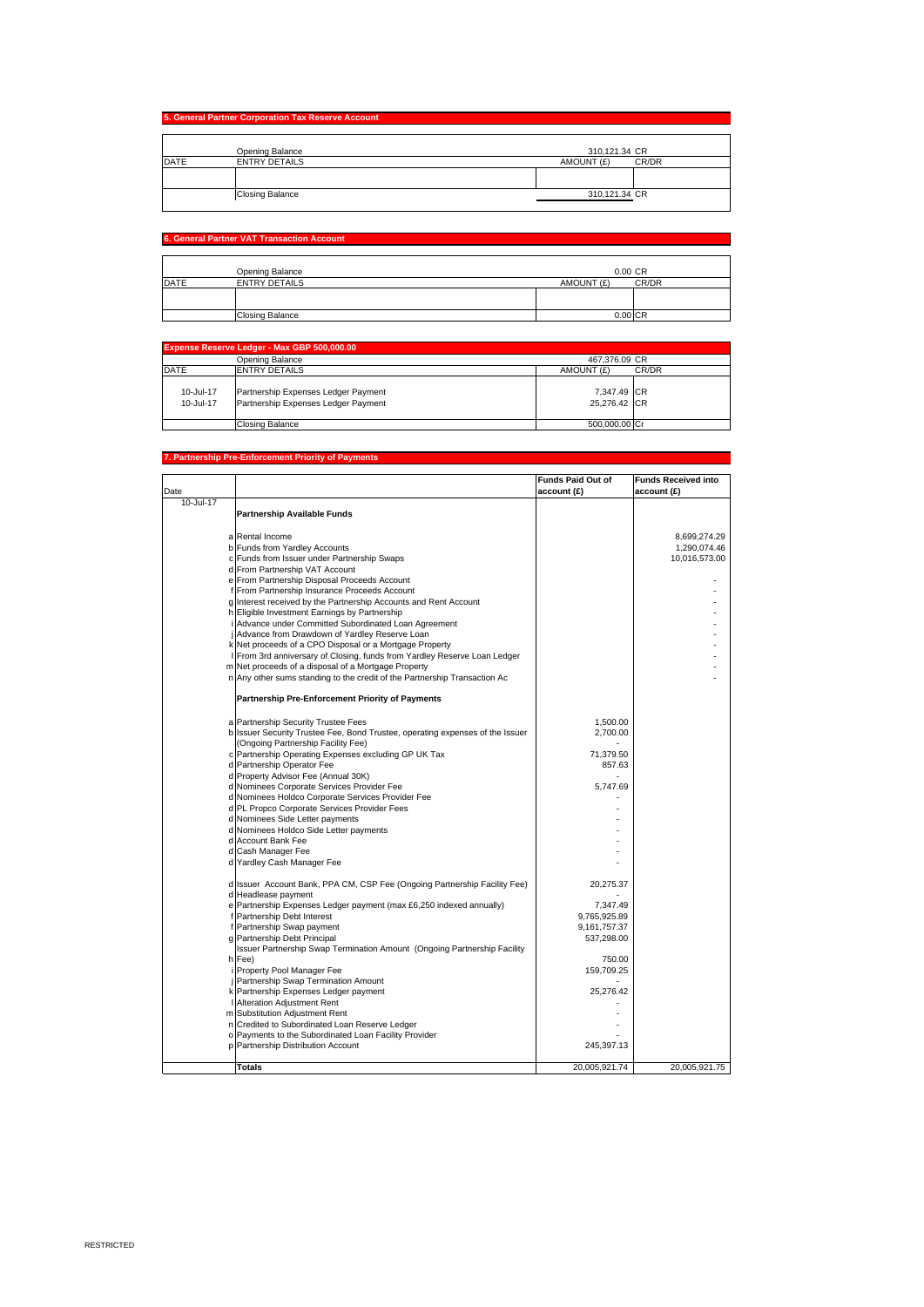|             | Opening Balance                           | 32.073.17 CR     |       |
|-------------|-------------------------------------------|------------------|-------|
| <b>DATE</b> | <b>ENTRY DETAILS</b>                      | AMOUNT (£)       | CR/DR |
| 08-May-17   | <b>HMRC</b> payment                       | 606.89 DR        |       |
| 10-Jul-17   | <b>Issuer Swap</b>                        | 854,815.63 CR    |       |
| 13-Jul-17   | Partnership Swap                          | 854.815.63 DR    |       |
| 13-Jul-17   | Partnership Debt                          | 10,303,223.89 CR |       |
| 13-Jul-17   | Ongoing Fee (minus issuer profit portion) | 22.975.37 CR     |       |
| 13-Jul-17   | Expenses                                  | 22,975.37 DR     |       |
| 13-Jul-17   | <b>Notes</b>                              | 10,303,223.89 DR |       |
| 13-Jul-17   | <b>Issuer Profit</b>                      | 750.00 CR        |       |
|             | Closing Balance                           | 32.216.28 CR     |       |

#### **9. Issuer Pre-Enforcement Priority of**

|           |                                                        | <b>Funds Paid Out of</b> | <b>Funds Received into</b> |
|-----------|--------------------------------------------------------|--------------------------|----------------------------|
| Date      |                                                        | account (£)              | account (£)                |
| 13-Jul-17 |                                                        |                          |                            |
|           | <b>Issuer Available Funds</b>                          |                          |                            |
|           |                                                        |                          |                            |
|           | a Funds due to Issuer under Partnership Swap Agreement |                          | 9,161,757.37               |
|           | b Amounts due to Issuer in respect of Partnership Loan |                          | 10,326,949.26              |
|           | c Any amount due to Issuer under Issuer Swap Agreement |                          | 10,016,573.00              |
|           | d Interest Received by Issuer on Transaction Account   |                          |                            |
|           | e Eligible Investment Earnings                         |                          |                            |
|           |                                                        |                          |                            |
|           | <b>Issuer Pre-Enforcement Priority of Payments</b>     |                          |                            |
|           | a Bond Trustee Fee                                     | 1,200.00                 |                            |
|           | a Issuer Security Trustee Fee                          | 1,500.00                 |                            |
|           | b Issuer Operating Expenses                            |                          |                            |
|           | c Issuer/Issuer Holdco Corporate Services Provider Fee | 15,275.37                |                            |
|           | c Paying Agent Fee                                     | 500.00                   |                            |
|           | clAccount Bank Fee                                     | 750.00                   |                            |
|           | c Cash Manager Fee                                     | 3.750.00                 |                            |
|           | d Bond Interest                                        | 9,765,925.89             |                            |
|           | d Bond Principal                                       | 537,298.00               |                            |
|           | d Issuer Swap Provider                                 | 9,161,757.37             |                            |
|           | d Partnership Swap payment                             | 10,016,573.00            |                            |
|           | e Issuer Profit                                        | 750.00                   |                            |
|           | f Swap Subordinated Amounts                            |                          |                            |
|           | g Issuer Partnership Swap Termination Amount           |                          |                            |
|           | h Issuer Transaction Account                           |                          |                            |
|           | <b>Totals</b>                                          | 29,505,279.63            | 29,505,279.63              |

#### **10. Yardley Rent Acc**

|             | Opening Balance                    | $0.00 \, \text{CR}$ |       |
|-------------|------------------------------------|---------------------|-------|
| <b>DATE</b> | <b>ENTRY DETAILS</b>               | AMOUNT (£)          | CR/DR |
|             |                                    |                     |       |
| 13-Apr-17   | SAVILLS (UK) LIMTED                | 10,924.25 CR        |       |
| 21-Apr-17   | SAVILLS (UK) LIMTED                | 583.33 CR           |       |
| 28-Apr-17   | SAVILLS (UK) LIMTED                | 3,756.33 CR         |       |
| 05-May-17   | SAVILLS (UK) LIMTED                | 27,124.91 CR        |       |
| 12-May-17   | SAVILLS (UK) LIMTED                | 117.405.92 ICR      |       |
| 19-May-17   | SAVILLS (UK) LIMTED                | 2.166.67 CR         |       |
| 26-May-17   | SAVILLS (UK) LIMTED                | 221,735.29 CR       |       |
| 09-Jun-17   | SAVILLS (UK) LIMTED                | 10,192.18 CR        |       |
| 09-Jun-17   | SAVILLS (UK) LIMTED                | 24,021.16 CR        |       |
| 16-Jun-17   | SAVILLS (UK) LIMTED                | 11.484.21 CR        |       |
| 22-Jun-17   | <b>Tesco Stores</b>                | 659,260.10 CR       |       |
| 23-Jun-17   | SAVILLS (UK) LIMTED                | 35,417.05 CR        |       |
| 30-Jun-17   | SAVILLS (UK) LIMTED                | 140,788.01 CR       |       |
| 06-Jul-17   | SAVILLS (UK) LIMTED                | 2.691.36 CR         |       |
| 07-Jul-17   | SAVILLS (UK) LIMTED                | 22.523.69 CR        |       |
| 10-Jul-17   | To Partnership Transaction Account | 1,290,074.46 DR     |       |
|             | Closing Balance                    | $0.00$ CR           |       |